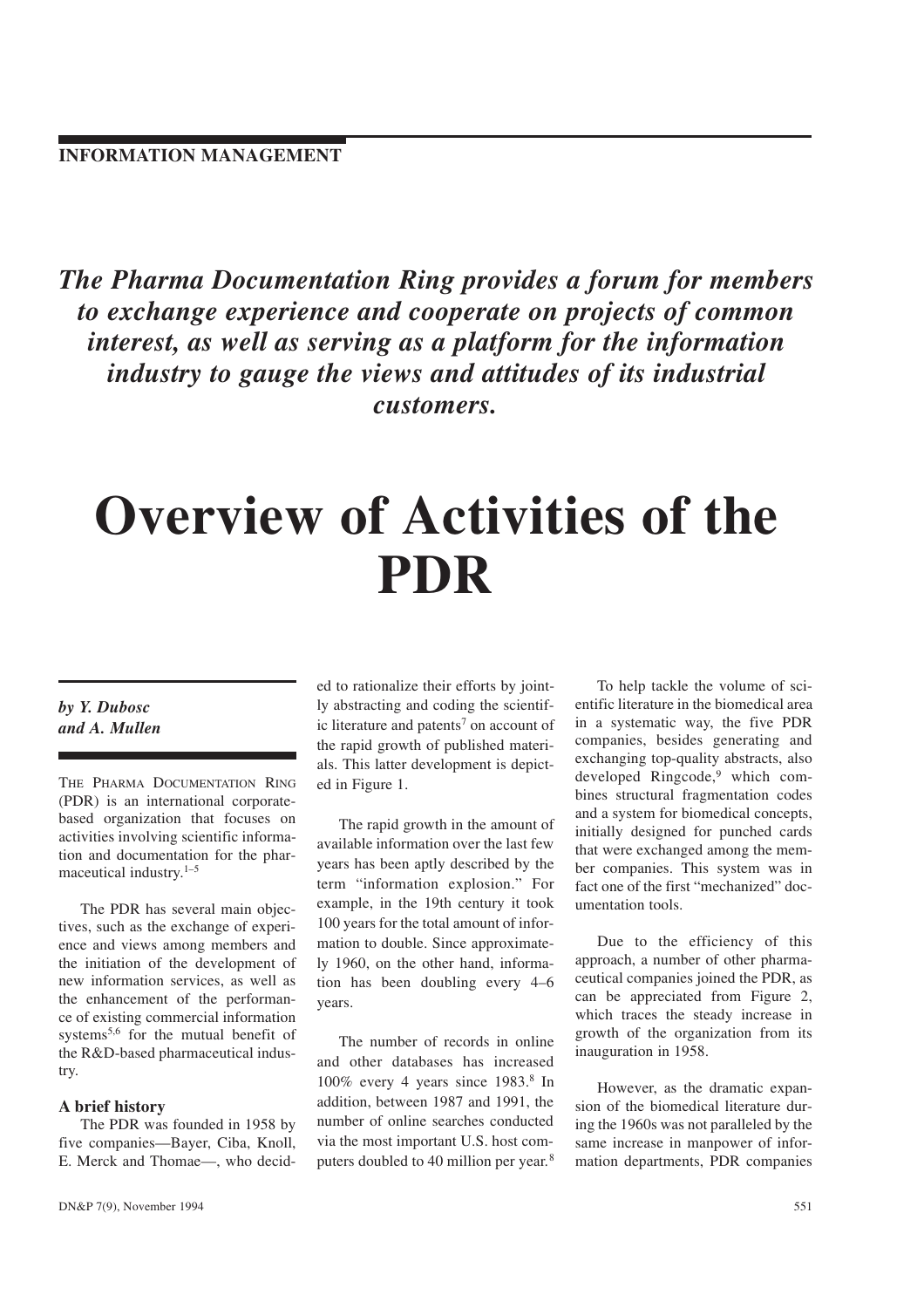

Fig. 1. Growth of information.



Fig. 2. Milestones of the PDR.

were prompted to look for a commercial organization able to take over their tasks. For this reason, in 1964 the scientific literature component of documentation activities was transferred to Derwent Publications, London, which had launched a punched card-based documentation system for pharmaceutical patents in 1963. The new commercial documentation service for biomedical literature was called Ringdoc (now known as Derwent Drug File) and combined PDR's Ringcode with the "Codeless Scanning System" of Hoffmann-La Roche/Sandoz.

PDR companies continued to process the coding of patents in the pharmaceutical and agricultural areas using Ringcode, because the quality of the alternative commercial coding systems was judged inadequate. For this reason, during the 1960s other pharmaceutical companies joined the PDR: Boehringer Mannheim, Diamant (now Roussel Uclaf), Duphar, Gruenenthal, Rhône-Poulenc, Roussel Uclaf, Schering and Troponwerke (now Bayer).

In 1968, the PDR companies expressed the need for better access to chemical reaction documentation. A reaction-coding system based on Ringcode was established<sup>10,11</sup> and it was initially decided to code Theilheimer's Synthetic Methods of Organic Chemistry series using this technique. Similar considerations to those involving the biomedical literature caused the system to be transferred to Derwent Publications in 1974, together with the reaction coding of Volumes 125 of Theilheimer. The new commercial service was called Chemical Reactions Documentation Service (CRDS).

During the 1970s, the PDR continued to grow smoothly with, for example BASF, Byk Gulden, Chemie Werk Homburg (now Asta Medica) and Wellcome joining. During these years, the PDR in fact continued to study<sup>12</sup> and process pharmaceutical and agricultural patents using its Ringcode and to evaluate ways for the computerized coding of Markush formulae. $13-15$ However, this work was more and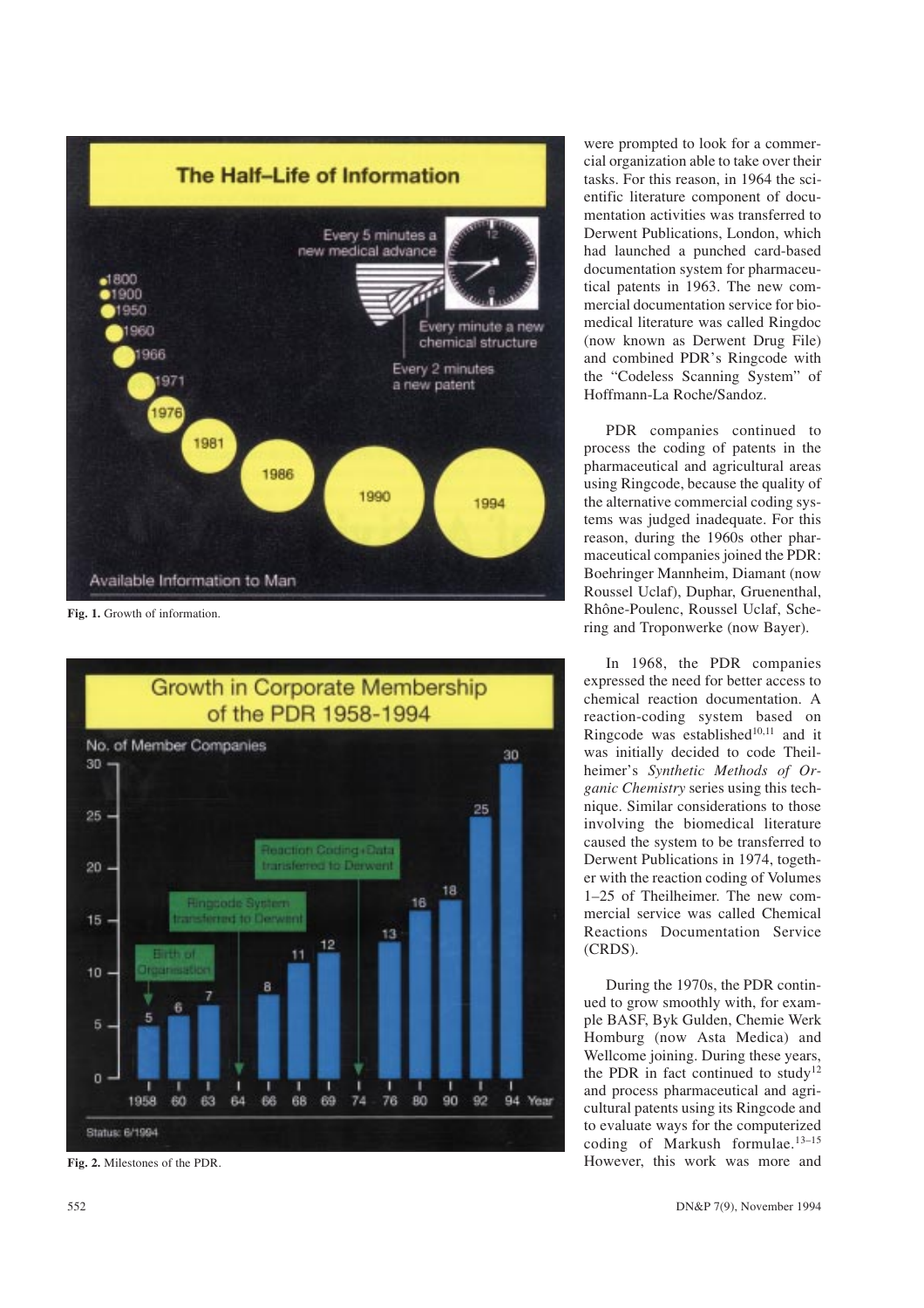more challenged, due to the increasing quality of the coding of patents by Derwent Publications and the advent of the online age in Europe, encompassing enhanced retrieval features, such as, for example, the combination of manual and punched codes in the Derwent patent file. In 1978, it was decided to discontinue the recoding of patents.

The progressive decrease in coding activities inside the PDR meant that the organization went through a reorientation phase. Energies were released for activities related to improving existing commercial information tools: the PDR's Medical-Biological Committee, in particular, met regularly during this period and helped catalyze and pioneer many improvements in the Derwent literature databases.

After the PDR relinquished its activities as a database producer and developer of indexing systems, during the 1980s a new focal point was found for the organization: that of exchanging experience and intensively testing commercial systems and databases of interest to the R&D-based pharmaceutical industry. As a result, there was a steady growth in membership of the PDR, which began to surge from 1990 onwards to the present 30 member companies.

In its new role, the PDR provides an international platform to discuss and propose improvements for databases in the pharmaceutical area. Recently, presentations were made and joint papers published on the following topics: drug information files on development compounds,16 biomedical databases<sup>17–19</sup> and reaction files.<sup>20</sup>

## Guidelines and aims

The PDR was a registered association in Germany from 1958 to 1984. As such, it was governed by statutes that defined objectives and activities. From 1984, although the status of being a registered association was dissolved to simplify administration, the core part of the original statutes continued to be considered valid. It was, however, recently decided to update and replace them with new "guidelines," as well as to redefine the aims, membership conditions, organization and activities of the PDR.

The aim of the PDR is to attain improved access and coverage and to achieve better distribution and optimum use of the chemical, biomedical, pharmaceutical, scientific and patent literature for the common benefit:

- by promoting the exchange of experience and ideas among members in non-confidential areas of work;
- by jointly studying and assessing existing commercial and non-commercial products and services for the purpose of improvement;
- by initiating and encouraging the development of new information services tailored to the needs of the pharmaceutical industry; and
- $\bullet$  by providing a forum for the information industry operating in the pharmaceutical sector.

The association achieves its aims through its own efforts and by common work and meetings, as well as by closely cooperating with information suppliers.

#### Membership

PDR members represent scientific information and documentation departments of R&D-based pharmaceutical firms and chemical companies involved in medicinal chemistry.

#### Conditions of PDR membership

At this juncture, it would perhaps be opportune to briefly outline the conditions attached to membership in the PDR (Fig. 3). Members vote on any new application for membership.

Normally, a corporate group is represented by a single membership in the PDR, affiliated and subsidiary companies of a particular group being covered by this membership. Exceptions to this general rule have been made in the past when existing member companies became a part of a larger corporate group which, for example, subsequently became a PDR member.



Fig. 3. PDR membership conditions.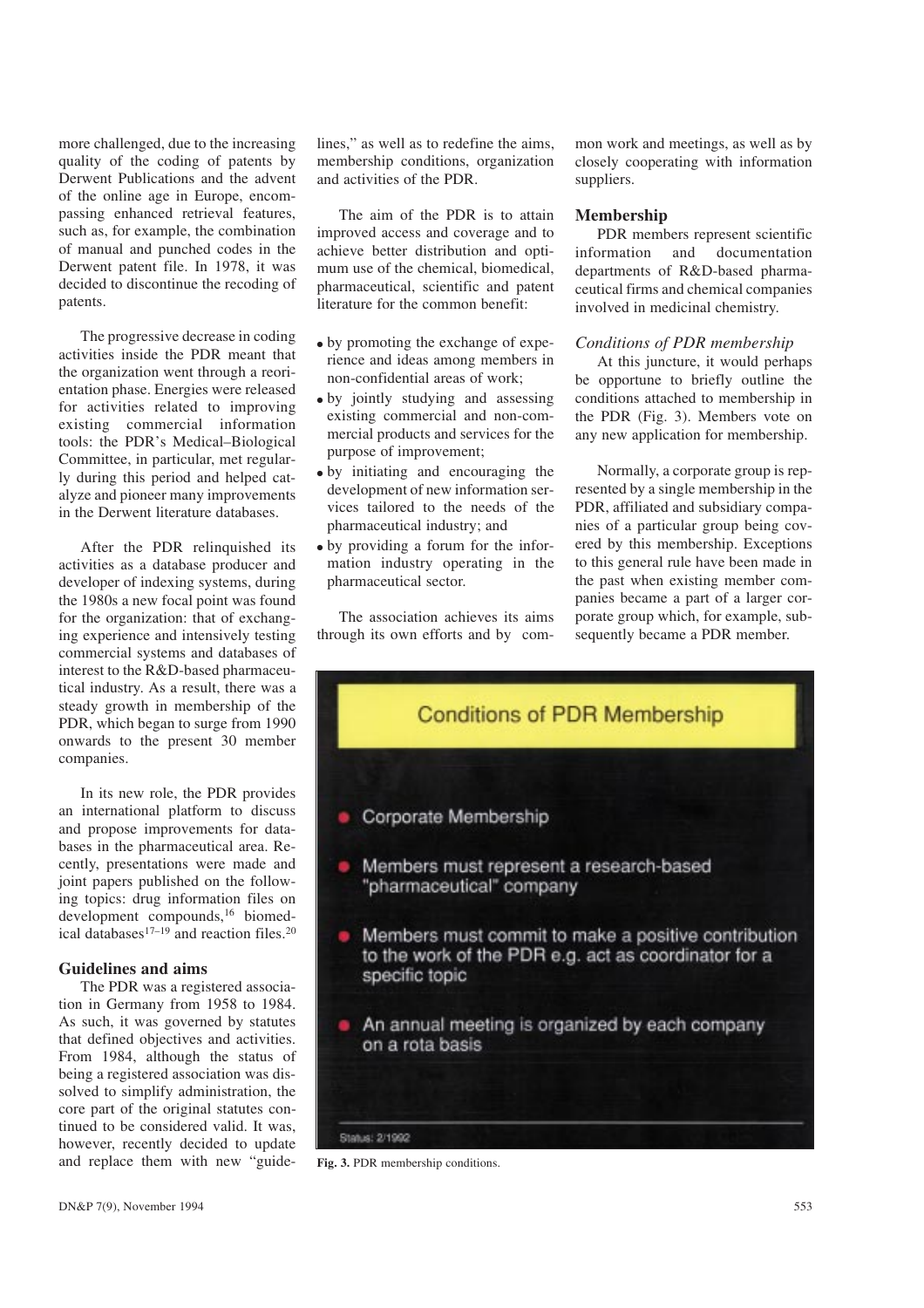

Fig. 4. Present corporate members of the PDR.



Fig. 5. Locations of PDR member companies.

Membership fees are not exacted. Members must, however, commit to make a positive contribution to the work of the PDR by actively participating in meetings and working groups.

# Overview of current PDR members

The present 30 member companies of the PDR are depicted in Figure 4. PDR companies represent more than 50% of the top 30 pharmaceutical companies worldwide, based either on R&D expenditure or turnover. It is estimated that those R&D-intensive PDR companies invested on average 16% of their pharmaceutical turnover in R&D in 1992 (source: IPS, Wood-Mackenzie, 1993).

Another survey, $21$  conducted by the Dutch ABN-AMRO Bank, showed that in 1991 some 18 of the top 20 European-based pharmaceutical companies by R&D expenditure were PDR members.

A recent study<sup>22</sup> based on the New Chemical Entities (NCEs) introduced by the leading 25 international pharmaceutical companies during the period 1961-1990 indicated that PDR member organizations had more than a 60% share of the 961 NCEs listed.

Thus, PDR members represent organizations that account for a major sector of the international pharmaceutical R&D community.

The R&D headquarters of European-based PDR companies as well as the European sites of major U.S. pharmaceutical PDR companies are spread over the following eight countries (in parentheses the number of members) (Fig. 5):

- Denmark  $(1)$ ;
- $\bullet$  France (3);
- $\bullet$  Germany (11);
- $\bullet$  The Netherlands (2);
- $\bullet$  Norway (1);
- $\bullet$  Sweden (2);
- $\bullet$  Switzerland (2); and
- $\bullet$  United Kingdom (8).

## Organization and present activities

The main organs of the association are the meeting of the members, the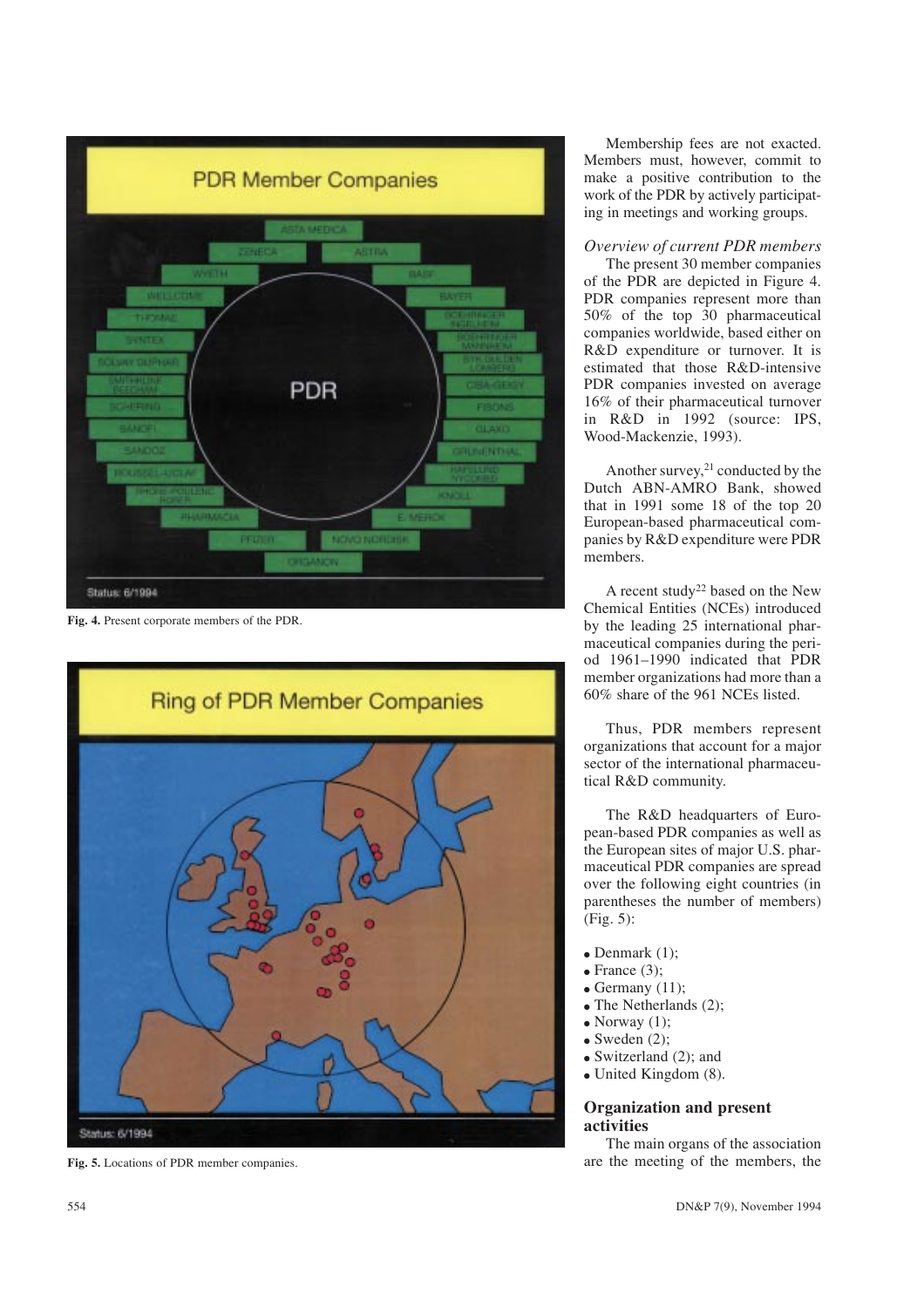PDR Executive Board and the PDR coordinators.

#### Meeting of PDR members

The meeting of members is responsible for:

- election and discharge of the members of the PDR Executive Board;
- resolutions over the admission of new members;
- $\bullet$  setting up resolutions concerning: 1) topics for study and coordination, 2) products and services to be assessed, 3) information fields that need improved tools, 4) contacts for specific activities with database producers and/or information suppliers, and 5) contacts with other national or international information-related organizations;
- general distribution of tasks to the members, whereby the final details are settled by the PDR Executive Board; and
- $\bullet$  setting up the list of topics of importance to the association and delegation of the responsibility for monitoring these topics to coordinators.

The major event of the PDR calendar is the Annual General Meeting (AGM) of members, which is organized by each company on a rota basis, and lasts 2-3 days.

#### PDR Executive Board

The PDR Executive Board consists of the President, Vice President and the Secretary. It is elected by the meeting of the members for a period of 2 years. Its work is honorary and consists of:

- $\bullet$  the management of the association:
- $\bullet$  the representation of the association before third parties;
- $\bullet$  he execution of the resolutions passed by the meeting of members;
- $\bullet$  the organization of the Annual General Meeting of members and, whenever necessary, supplementary meetings.

The current PDR Executive Board members for the period 1994–1995 as

| YEAR | <b>PRESIDENT</b>       | <b>VICE PRESIDENT</b>  | <b>SECRETARY</b>        | TREASURER              |
|------|------------------------|------------------------|-------------------------|------------------------|
| 1984 | van Putte<br>(Organon) | Peperkamp<br>(Duphar)  | Pickering<br>(Wellcome) | Geiger<br>(Byk Gulden) |
| 1985 | van Putte              | Spahn                  | Peperkamp               |                        |
|      | (Organon)              | (Boehringer Ingelheim) | (Duphar)                | a                      |
| 1986 | van Putte              | Geiger                 | Peperkamp               |                        |
|      | (Organon)              | (Byk Gulden)           | (Duphar)                |                        |
| 1987 | van Putte              | Mlodzik                | Peperkamp               |                        |
|      | (Organon)              | (Ciba-Geigy)           | (Duphar)                |                        |
| 1988 | Mlodzik                | Peperkamp              | Rein                    |                        |
|      | (Ciba-Geigy)           | (Duphar)               | (BASP)                  |                        |
| 1989 | Mlodzik                | Mullen                 | Rein                    |                        |
|      | (Ciba-Geigy)           | (Bayer)                | (BASF)                  |                        |
| 1990 | Mlodzik                | Mullen                 | <b>Dubosc</b>           |                        |
|      | (Ciba-Geigy)           | (Bayer)                | (Rhône-Poulenc Rorer)   |                        |
| 1991 | Mlodzik                | Mullen                 | Dubosc                  |                        |
|      | (Ciba-Geigy)           | (Bayer)                | (Rhône-Poulenc Rorer)   |                        |
| 1992 | Mullen                 | Mlodzik                | <b>Dubosc</b>           |                        |
|      | (Bayer)                | (Ciba-Geigy)           | (Rhône-Poulenc Rorer)   |                        |
| 1993 | Mullen                 | Mlodzik                | <b>Dubosc</b>           |                        |
|      | (Bayer)                | (Ciba-Geigy)           | (Rhône-Poulenc Rorer)   |                        |
| 1994 | Mullen                 | <b>Dubosc</b>          | Otto                    |                        |
|      | (Bayer)                | (Rhône-Poulenc Rorer)  | (Boehringer Ingelheim)  |                        |

a Office discontinued in 1985.

well as the office holders over the last decade are compiled in Table I.

#### Tasks of coordinators

PDR coordinators are responsible for monitoring their topics in the following manner:

- by informing members about new and important developments and trends;
- by canvassing the views of members;
- $\bullet$  by initiating, if necessary, the study and assessment of products and services;
- by presenting detailed reports at the meeting of members; and
- by arranging, when necessary, special meetings.

## Main activities

The main activities of the PDR are focused on the Annual General Meeting of members and special subject meetings throughout the year. The Annual General Meeting (AGM) of the PDR has the following main features:

• a company report session describing major new developments in nonconfidential areas;

- a main session that is generally devoted to a specific, current topic at the cutting edge of information technology. This core session is organized by the corresponding coordinators, and a limited number of external speakers are invited to participate. During the past few years, special topics were: 1) Drug Information Files on Development Compounds (1990), 2) Pharmaceutical Patent Files and Associated Information Services (1991), 3) CD-ROM Files and Their Alternatives (1992), and 4) three core topics: Copyright and Document Delivery, Drug Information Files on Development Compounds, and Economic and Commercial Data (1993).
- a presentation by each coordinator summing up the main events over the previous year in his or her field of activity; and
- $\bullet$  the internal topics of the PDR, which include administrative and organizational matters as well as contacts with other organizations.

The topics currently monitored by the PDR coordinators are shown in Table II. The high quality of the evaluation work carried out by the PDR coordinators over the last few years

TABLE I: PDR BOARD 1984-1994